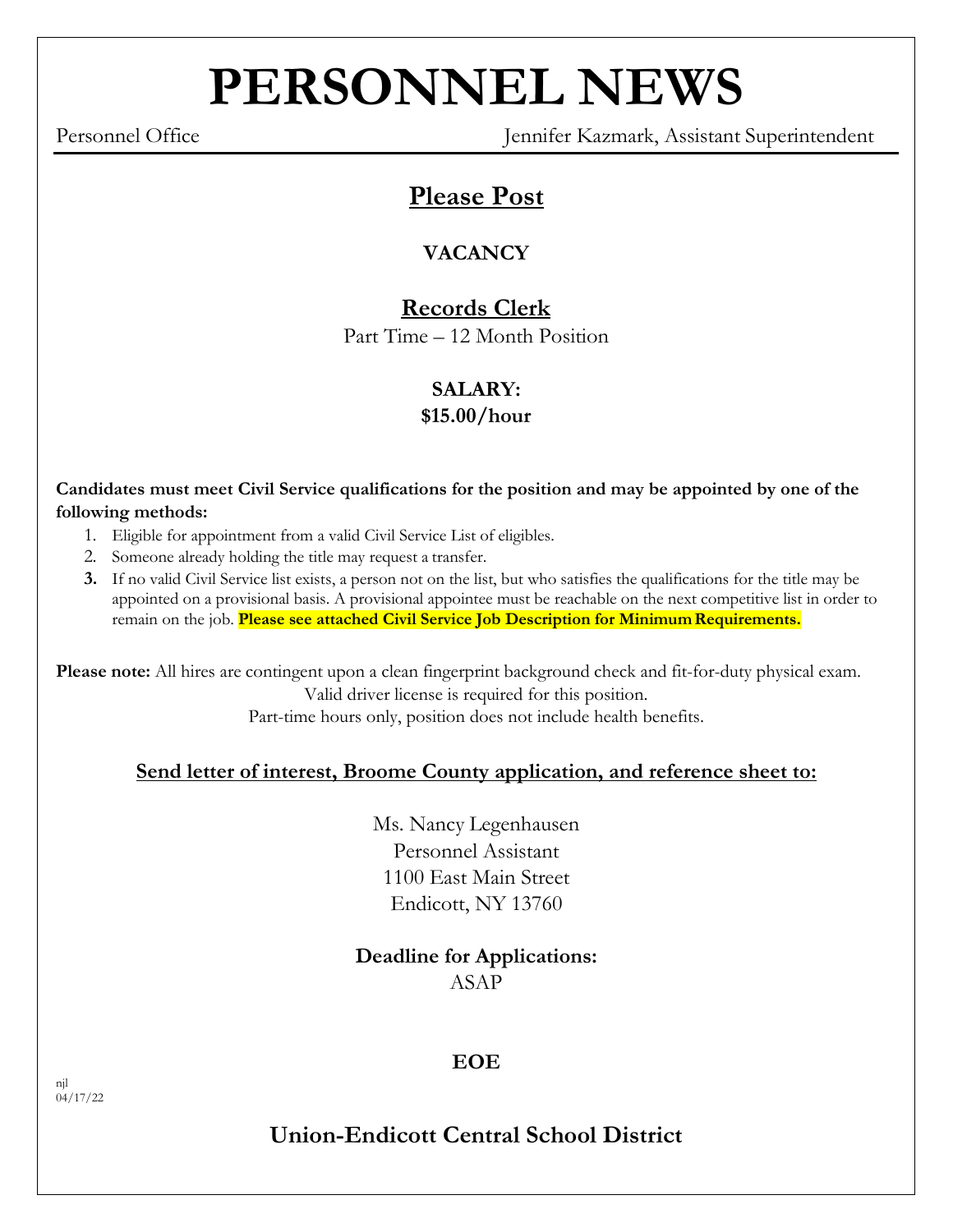#### **RECORDS CLERK**

**DISTINGUISHING FEATURES OF THE CLASS:** This is manual and clerical work storing, retrieving and filing paper documents, microfilm and all other records stored at the County Records Center or other municipality. Positions are responsible for receiving boxes or individual files; lifting and moving boxes; picking up and delivering records; assisting customers; recordkeeping, using computerized equipment; maintaining security of records in storage and during retrieval by customers; and destroying records in accordance with established policies and procedures. Does related work as required.

#### **TYPICAL WORK ACTIVITIES**:

- Prepares documents for scanning; i.e., removing staples and repairing documents;
- Retrieves documents requested and returns documents to appropriate files;
- Sorts and prepares records for use by customers or for filming, scanning or other processing, according to instructions;
- Files or shelves and retrieves different types of document in accordance with established procedures;
- Delivers requested records;
- Reviews documents for accuracy, completeness, processes, and conformity with established procedures and makes appropriate determinations;
- Receives incoming records; shelves or otherwise stores records received, using established storage methods;
- Sorts, destroys (using paper shredder when needed), packages, labels, and/or organizes inactive records in accordance with established procedures;
- Maintains inventory of records on a computer database by entering records for various departments within the county;
- Uses an Imaging Scanner station, which includes data entry, working with computer software program, and scanning all types of County documents;
- Operates planetary microfilming camera, reader/printers, and scanners;
- Keeps a record of all transactions in accordance with established policies and procedures;
- Determine and assign location for incoming records; enter locator code into the record system manually or by using computerized equipment;
- Assists with physical inventories;
- Answers phone and provides customer assistance.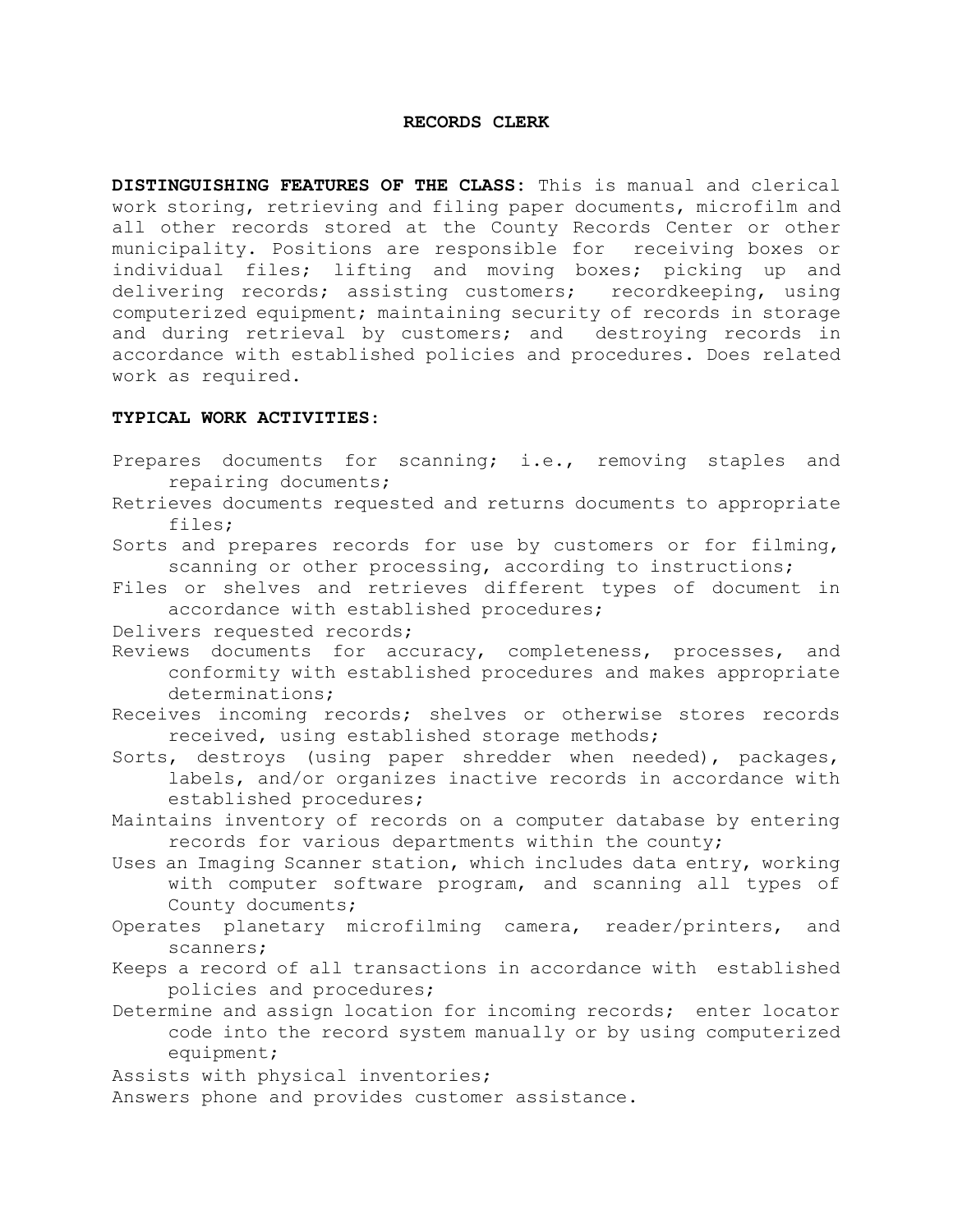#### **FULL PERFORMANCE KNOWLEDGE, SKILLS, ABILITIES AND PERSONAL CHARACTERISTICS:**

Good knowledge of alphabetic, numeric and other filing systems; Good knowledge of proper maintenance of records; Working knowledge of the retention and disposition requirements for public records; Working knowledge of the types of records utilized and maintained in public offices; Working computer knowledge and ability to use moderately difficult software programs; Ability to use a motorized lift to store and retrieve boxes of records as requested; Ability to organize and follow specific procedures to accomplish assigned scanning or filming projects as directed; Ability to use a data entry terminal keyboard and a visual screen to enter and retrieve pertinent data from computer files; Ability to methodically organize files and records; Ability to establish and maintain effective working relationships; Ability to perform close, detail work involving considerable visual effort and concentration; Ability to operate a personal computer and utilize common office software programs including word processing, spreadsheet and databases; Ability to understand oral and written instructions; Ability to lift 40 lb. boxes; Able to carry boxes up and down ladders; Ability to use motorized lift (16 feet high) to put away and retrieve boxes; Ability to code records and files according to established procedures; Ability to perform simple arithmetic computations; Ability to use computer applications or other automated systems such as micrographic equipment in performing work assignments; Ability to follow specific procedures to accomplish assigned scanning or filming projects as directed; Ability to clean and maintain equipment such as scanners and microfilm cameras; Ability to operate duplicating equipment and perform resolution testing and densitometer; Ability to follow instructions;